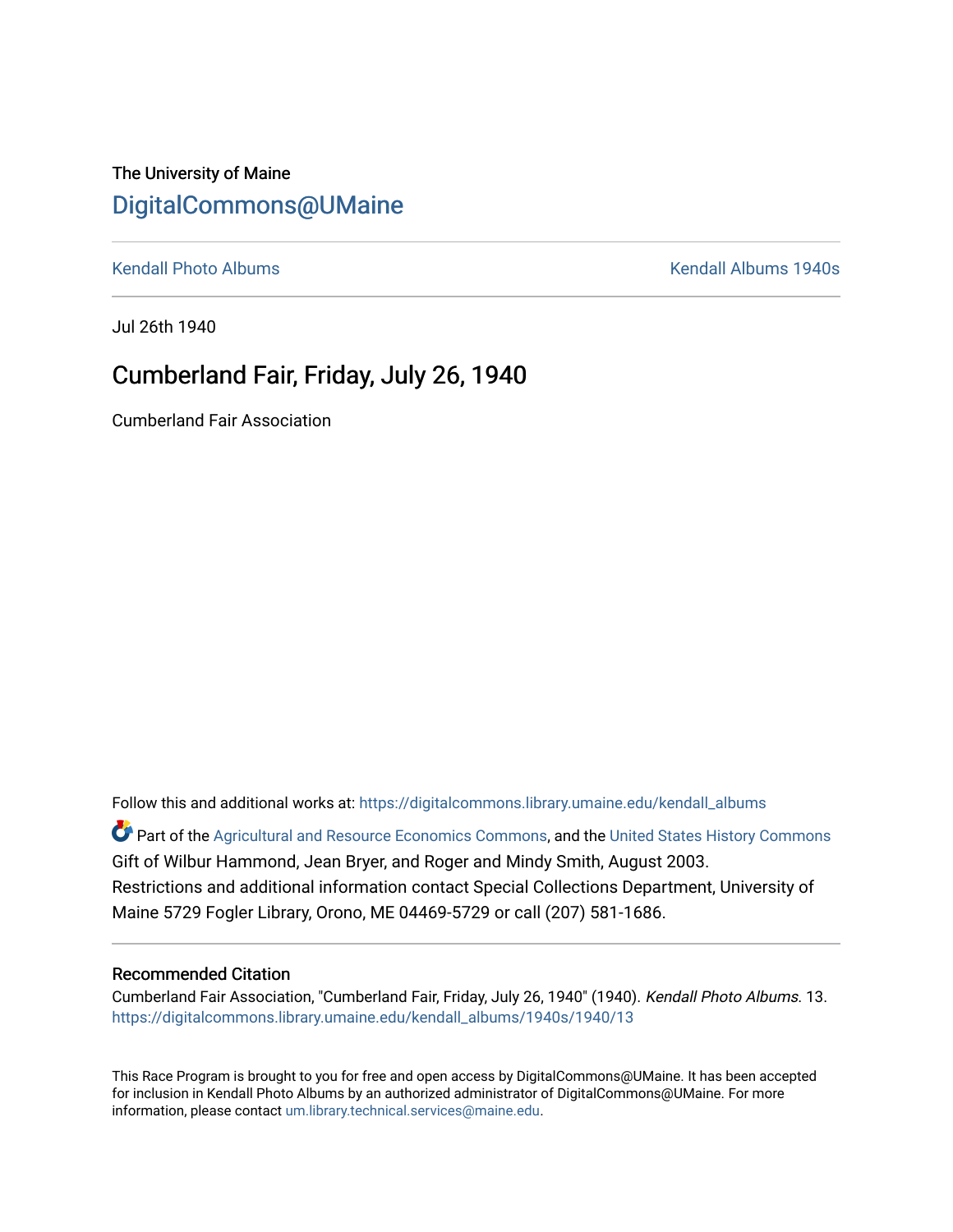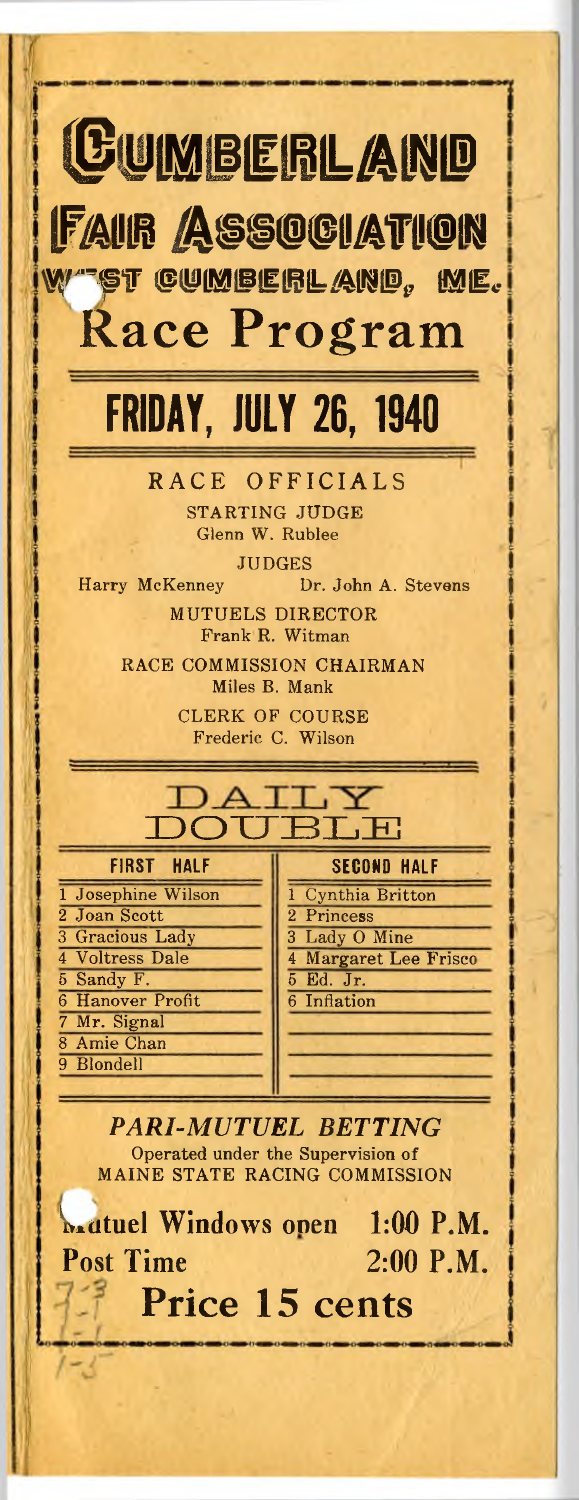|         |          | <b>1st Race</b>                                                                                                               |
|---------|----------|-------------------------------------------------------------------------------------------------------------------------------|
|         |          | <b>First Half of Daily Double</b>                                                                                             |
|         |          | 2.13 Pace $1111$                                                                                                              |
| 4775    | l        | Josephine Wilson b.m.,<br>Patterson<br>by Joe Wilson<br><b>Blue-Gold</b><br>A. H. Hayes, Manchester, Connecticut              |
| $-4776$ | 2        | <b>Joan Scott</b> b.m.<br>Cleary<br>by Highland Scott<br>Black-X <sup>xx</sup> ite<br>L. C. Dickerson, Clintonville, Connects |
| 4777    | 3        | Gracious Lady b.m.<br>Lynsky<br><b>Black-White</b><br>by Protector<br>Mrs. Helen Gayne, Gorham, Maine                         |
| 4778    | 4        | Voltress Dale b.m.<br>Utton<br>by Abbedale<br>Tan<br>E. P. Cray, Bellows Falls, Vermont                                       |
| 4779    | 5        | Lohnes<br>Sandy F. b.g.<br><b>Blue-Gold</b><br>by Sandy Flash<br>A. R. Lohnes, No. Weymouth, Massachus etts                   |
| 4780    | 6        | Phalen<br>Hanover Profit b.h.<br><b>Blue-White</b><br>by Guy McKinney<br>James Phalen, Newmarket, N. H.                       |
| 4781    | 7        | Church Jr.<br>Mr. Signal b.g.<br>Brown-Gold<br>by Signal Peter<br>Frank Church Sr., Cambridge, New York                       |
| 4782    | 8        | McKinney<br>Amie Chan b m.<br>Brown<br>by Baron Chan<br>Haley McLaughlin, Ft. Fairfield, Maine                                |
| 4783    | 9        | Thompson<br>Blondell b.m.<br><b>Blue-Orange</b><br>by Counterpart<br>Dr. G. S. Thompson, Gloversville, New York               |
|         |          | <b>2nd Race</b>                                                                                                               |
|         |          | <b>Second Half Daily Double</b><br>Special Trot, 15.                                                                          |
| 4784    | 1        | Cynthia Britton blk m<br>Uleary<br>Black-White<br>by Great Britton<br>L. E. Ducherman, Centerville, Conn.                     |
| 4785    | $\bf{2}$ | Roullard<br>b.m.<br>Princess<br>Lavender-Green<br>by Geo. Harvester<br>Paul Audette, Skowhegan, Maine                         |
| 4786    | 3        | Tuttle<br>Lady O Mine<br>br.m.<br>Green<br>by Pal O Mine<br>J. O. Pillsbury, Unity, Maine                                     |
| 4787    | 4        | Margaret Lee Frisco b m.<br>er<br>Black<br>by Courageous<br>W. Andrews, Hadley, New York                                      |
| 4788    | 5        | Eastman<br>Ed Jr.<br>b.g.<br>Brown<br>by Guy Richards<br>P. Dexter, Cornish, Maine                                            |
| 4789    | 6        | Rowe<br>Inflation b.h.<br>Brown<br>by Volomite<br>Wm. Grantham, Braintree, Mass.                                              |
|         |          |                                                                                                                               |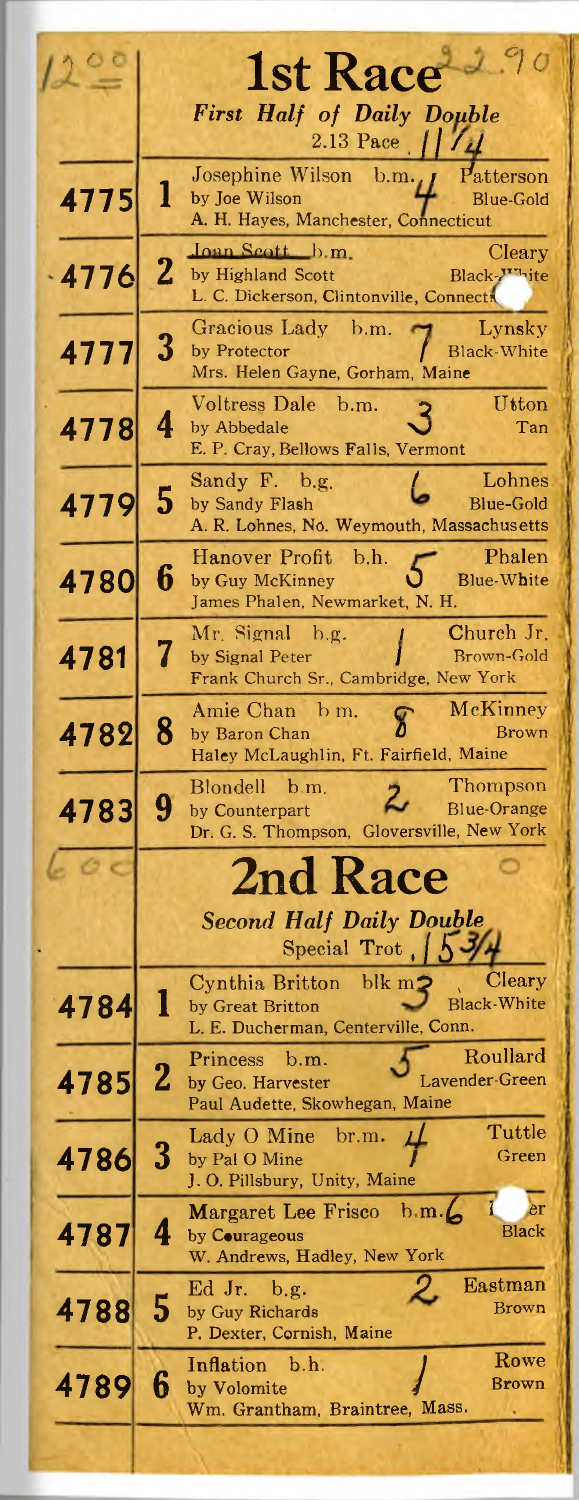|               | <b>3rd Race</b>                                                                                                              |
|---------------|------------------------------------------------------------------------------------------------------------------------------|
| Mutuel<br>No. | Free For All Trot<br>POST and<br><b>DRIVERS</b> and<br>.07<br><b>COLORS</b><br><b>ARM</b><br>NO.                             |
| 4790          | O'Connell<br>Kelly<br>b.g.<br>1<br>by Peter Mac<br>Green<br>Pat O'Connell. York, Pa.                                         |
| 4.21          | Wathen<br>Calumet Calling<br>b.g.<br>$\overline{2}$<br>Gold-Brown<br>by Peter The Brewer<br>Grant Hunt, Ft. Fairfield, Maine |
| 4792          | Dean<br>Lee Stout<br>b.g.<br>3<br>by Lee Tide<br>C. F. Gilbert, Ithaca, New York                                             |
| 4793          | Ackerman<br>Afton<br>b.g.<br>4<br>by McGregor The Great<br>Green-Gold<br>P. L. Preston, Rutland, Vermont                     |
|               |                                                                                                                              |
| 900           | <b>4th Race</b><br>2.13 Pace $1014$                                                                                          |
| 4794          | JOAN SCOTT<br>Cleary                                                                                                         |
| 4795          | <b>MR. SIGNAL</b><br>$\overline{2}$<br>Church Jr.                                                                            |
| 4796          | <b>GRACIOUS LADY</b><br>$\overline{3}$<br>2 Lynsky                                                                           |
| 4797          | 4 AMIE CHAN<br>McKinney                                                                                                      |
| 4798          | <b>VOLTRESS DALE</b><br>5<br><b>Utton</b>                                                                                    |
| 4799          | <b>HANOVER PROFIT</b><br>6<br>Phalen                                                                                         |
| 4800          | <b>BLONDELL</b><br><b>Thompson</b>                                                                                           |
| 4801          | <b>EINE WILSON</b><br>8<br>Patterson                                                                                         |
| 4802          | SANDY F.<br>$\zeta$<br>9<br>Lohnes                                                                                           |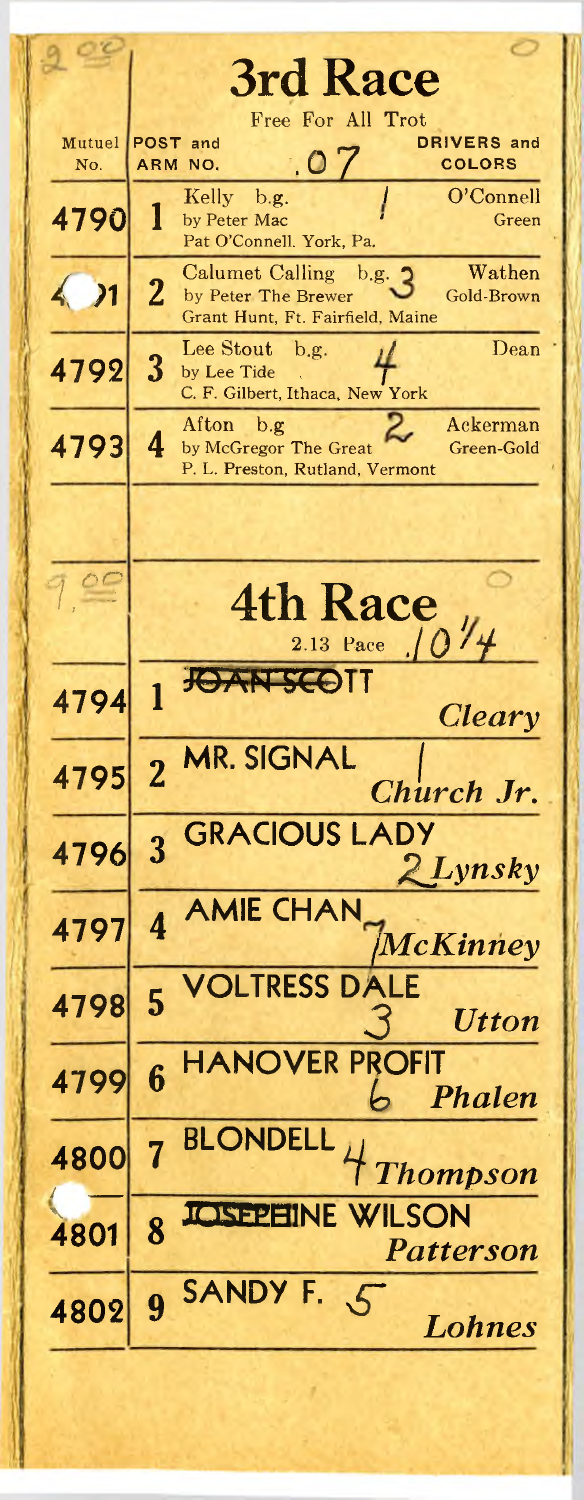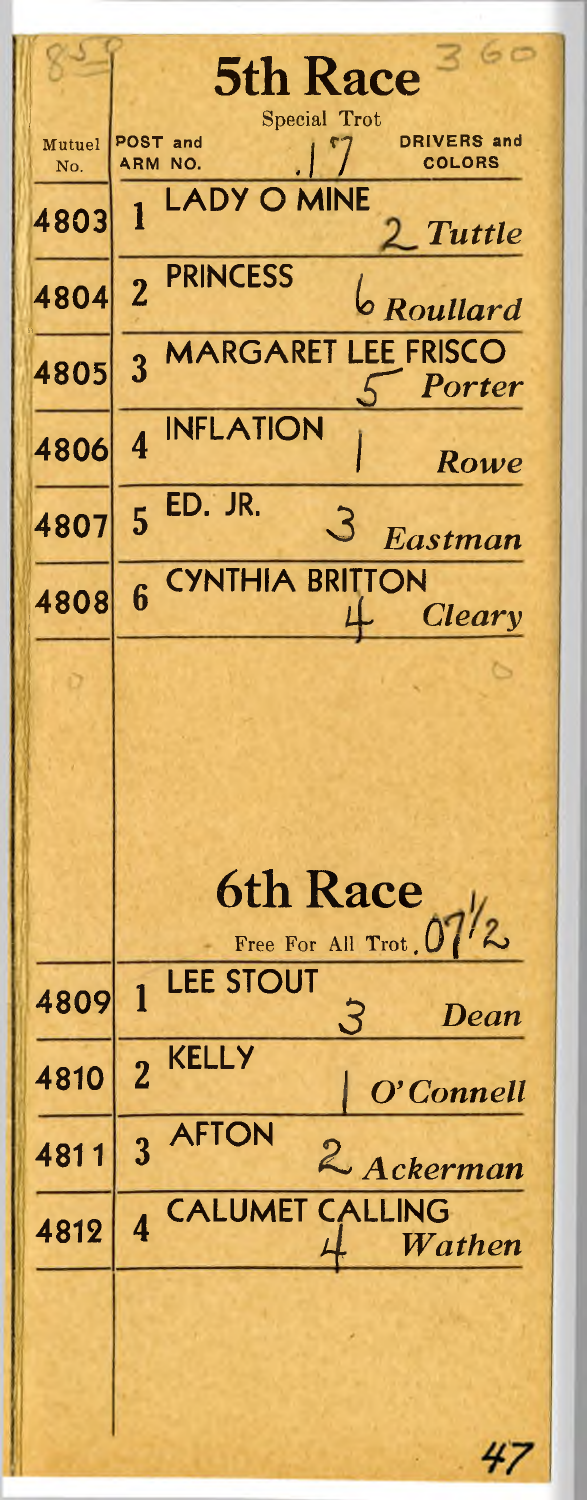|      | <b>7th Race</b>                                                                                                  |
|------|------------------------------------------------------------------------------------------------------------------|
|      | 2.13 Pace $\sqrt{2}$                                                                                             |
|      | dosephine Wilson b.m.<br>Patterson                                                                               |
| 4813 | 1<br>by Joe Wilson<br><b>Blue-Gold</b><br>A. H. Hayes, Manchester, Connecticut                                   |
|      | Sandy F. b.g.<br>Lohnes                                                                                          |
| 4814 | $\overline{2}$<br>by Sandy Flash<br>Blue-Gold<br>A. R. Lohnes, No. Weymouth, Massachusetts                       |
| 4815 | Mr. Signal<br>Church Jr.<br>b.g.<br>3<br>by Signal Peter<br>Brown-Gold<br>Frank Church Sr., Cambridge, New York  |
|      | Hanover Profit b.h.<br>Phalen                                                                                    |
| 4816 | 4<br>by Guy McKinney<br><b>Blue-White</b><br>James Phalen, Newmarket, N. H.                                      |
| 4817 | Gracious Lady b.m.<br>Lynsky<br>5<br>Black-White<br>by Protector                                                 |
|      | Mrs. Helen Gayne, Gorham, Maine                                                                                  |
| 4818 | <b>Blondell</b><br>h.m<br>Thompson<br>6<br>by Counterpart<br><b>Blue-Orange</b>                                  |
|      | Dr. G. S. Thompson, Gloversville, New York<br><del>Anne Olmu - b</del> m.<br>McKinney                            |
| 4819 | 7<br>by Baron Chan<br>Brown<br>Haley McLaughlin, Ft. Fairfield, Maine                                            |
| 4820 | Voltress Dale b.m.<br>Utton<br>8<br>by Abbedale<br>Tan                                                           |
|      | E. P. Cray, Bellows Falls, Vermont                                                                               |
| 4821 | boan Soutt b.m.<br>Cleary<br>9<br>Black-White<br>by Highland Scott<br>L. C. Dickerson, Clintonville, Connecticut |
|      | <b>8th Race</b>                                                                                                  |
|      |                                                                                                                  |
|      | Free For All Pace, 05                                                                                            |
| 4822 | Federal<br>br.h.<br>Clukey<br>1<br>by Peter The Brewer<br>Maroon-Green<br>Sullivan & Mawhinney, Machias, Maine   |
|      | Porter<br>Guy Putt<br>b.s.                                                                                       |
| 4823 | $\mathbf 2$<br>Green-White<br>by Guy Day<br>John Porter, Ticonderoga, New York                                   |
| 4824 | Hal Bee Laurel br.g.<br>McCarty<br>3<br>by The Laurel Hall<br>Green-White<br>Wm. Sullivan, Pascoag, Rhode Island |
| 4825 | Zombro Hanover<br>Giggey<br>$b$ g.<br>4<br>by Dillon Axworthy                                                    |
|      | Stacy Giggey, Augusta, Maine                                                                                     |
|      |                                                                                                                  |
|      | -All<br><b>NOTICE:-</b><br>horses acting bad<br>at the                                                           |
|      | post, will be given two scores, after which<br>they will have to take care of themselves.                        |
|      | Per Order,                                                                                                       |
|      | THE ASSOCIATION.                                                                                                 |
|      | 一、相关                                                                                                             |